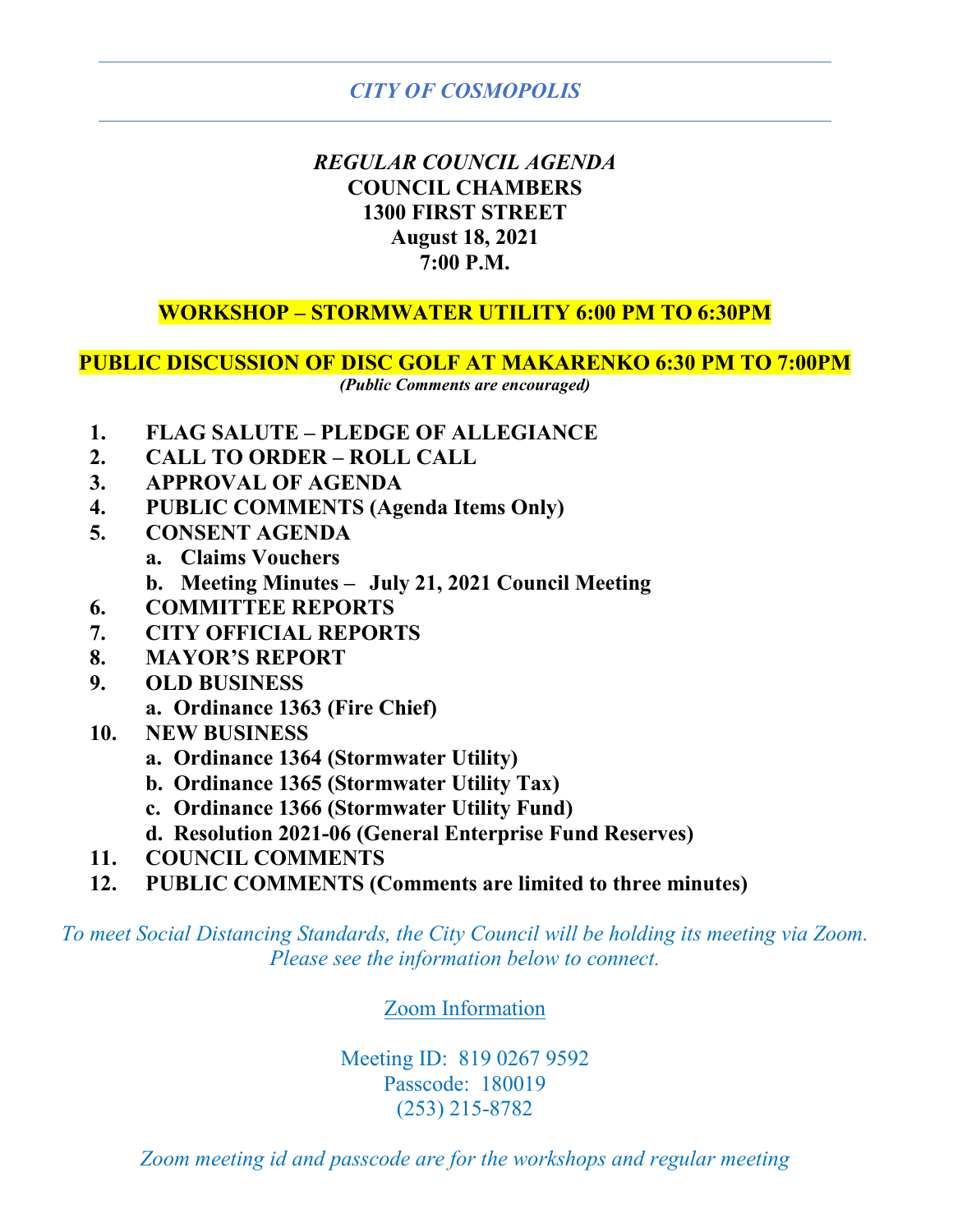## **ORDINANCE NO. 1363**

AN ORDINANCE PERTAINING TO THE COSMOPOLIS FIRE CHIEF, AMENDING SECTION 2.40.020 OF THE COSMOPOLIS MUNICIPAL CODE.

BE IT ORDAINED by the City Council of Cosmopolis as follows:

**SECTION 1** Section 2.40.020 of the Cosmopolis Municipal Code shall be amended to read as follows:

**2.40.020 - Fire Chief.** 

The Fire Chief shall be a volunteer position. The Fire Chief shall be appointed by and serve at the pleasure of the mayor <del>during his/her term of office</del>, subject to confirmation by a majority of the members of the city council. The appointed fire chief shall be a current Cosmopolis volunteer firefighter or other qualified individual and may be recommended by the Cosmopolis Fire Department volunteer membership.

PASSED AND APPROVED this 16<sup>th</sup> day of June, 2021.

\_\_\_\_\_\_\_\_\_\_\_\_\_\_\_\_\_\_\_\_\_\_\_\_\_\_\_\_\_\_\_\_\_\_\_\_\_

Mayor

\_\_\_\_\_\_\_\_\_\_\_\_\_\_\_\_\_\_\_\_\_\_\_\_\_\_\_\_\_\_\_\_\_\_\_\_\_

Attest:

Finance Director

I, Julie Pope, Finance Director for the City of Cosmopolis, Washington do hereby certify that the foregoing is a true and correct copy of Ordinance No. 1363 of the ordinances of the City of Cosmopolis, Washington, and that the same was passed regularly and according to law on the  $16<sup>th</sup>$ day of June, 2021.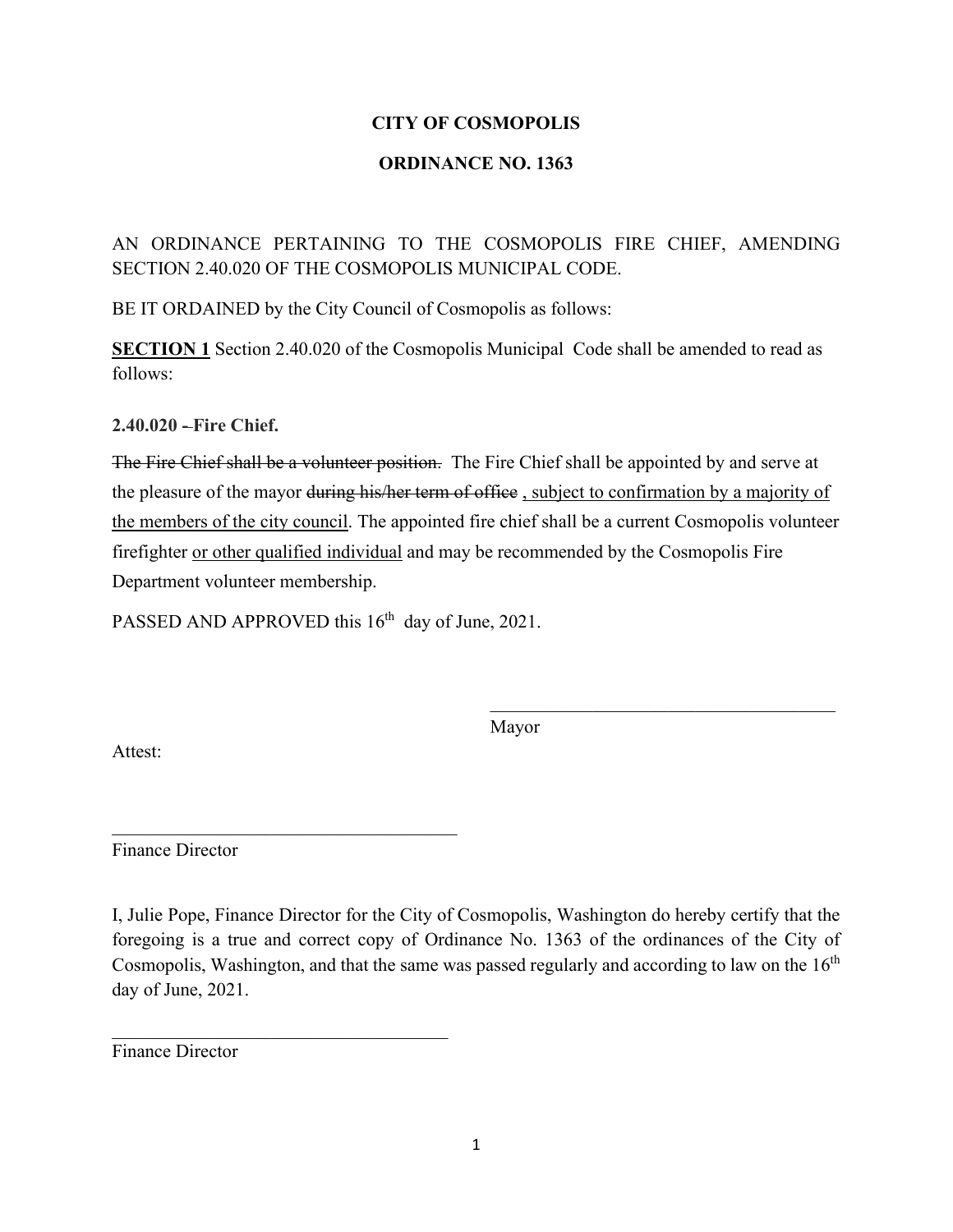#### **ORDINANCE NO. 1364**

AN ORDINANCE PERTAINING TO THE CREATION OF A STORMWATER MANAGEMENT UTILITY; AMENDING THE TITLE TO TITLE 13 OF THE COSMOPOLIS MUNICIPAL CODE; AND ADDING A NEW CHAPTER 13.65 TO TITLE 13 OF THE COSMOPOLIS MUNICIPAL CODE.

BE IT ORDAINED by the City Council of Cosmopolis as follows:

**SECTION 1**. The title to Title 13 of the Cosmopolis Municipal Code shall be amended to read as follows:

## **Title 13 – UTILITIES – WATER, STORMWATER AND SEWERAGE.**

NEW SECTION**. SECTION 2.** A new Chapter, 13.65, is added to Title 13 of the Cosmopolis Municipal Code, to read as follows:

#### **CHAPTER 13.65 STORM AND SURFACE WATER MANAGEMENT**

#### **13.65.010 Purpose – Findings**

The city finds and declares as follows:

(1) All real property in the city contributes runoff to the common storm and surface water problem, and all real property in the city has and will continue to benefit from the control and management of storm and surface water, either directly or indirectly.

(2) The severity of existing drainage problems cannot be allowed to continue to escalate as a result of inadequate stormwater regulation and management.

(3) The city's stormwater system must be funded in a manner enabling comprehensive maintenance, operation, and regulation of stormwater through formation of a storm and surface water utility while achieving reasonable equity in the fiscal burdens in relation to such activities.

(4) Because all developed real property has and will benefit from the city's maintenance and operation of the stormwater system, all developed real property should contribute to the funding of the city's program for maintenance, operation and improvement of the stormwater system.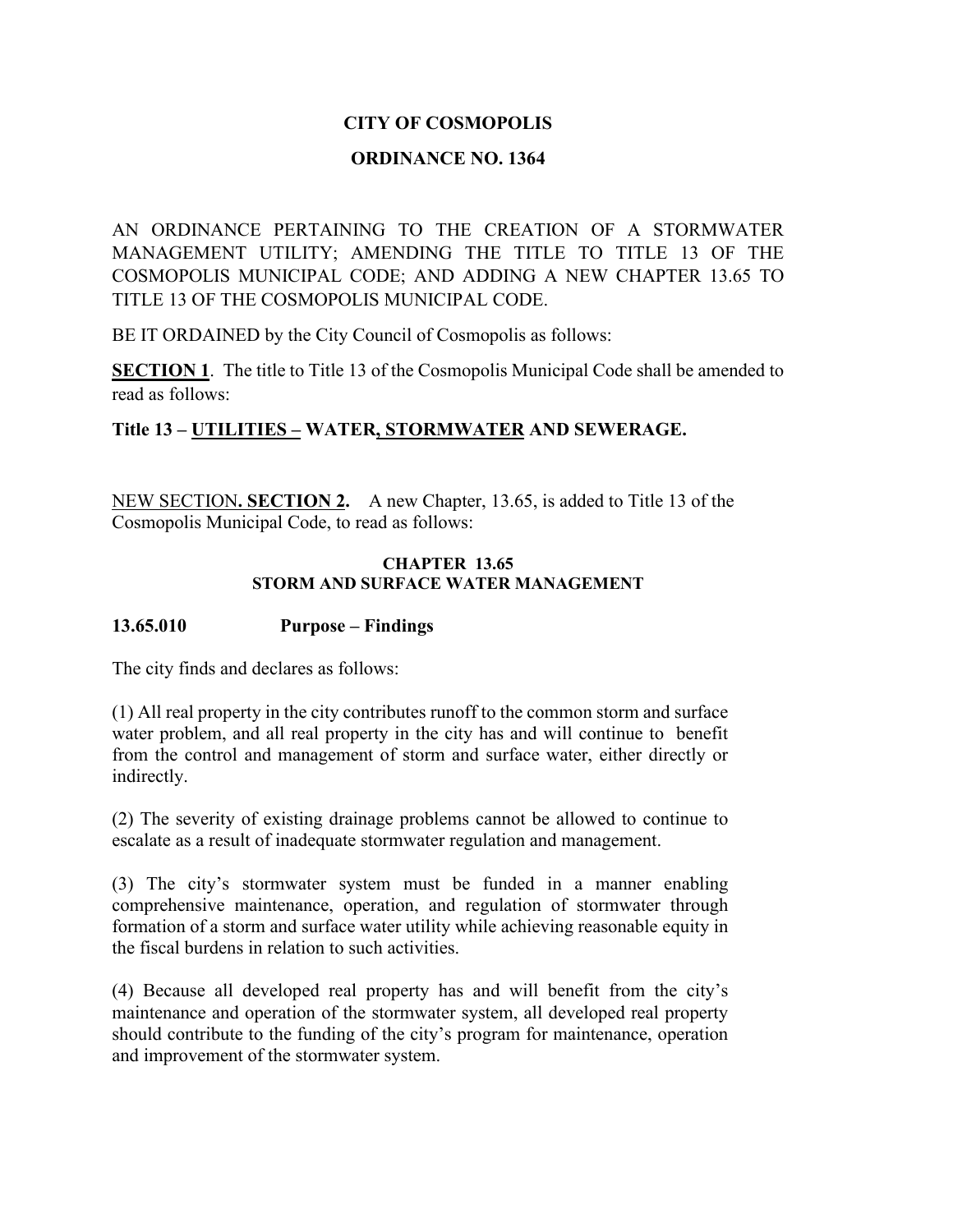(5) The development of real property, as measured by equivalent stormwater units (ESU's), is an appropriate basis for the determination of an individual parcel's contribution to the problem of storm and surface water runoff.

(6) It is necessary and appropriate to utilize statutory authority granted to the city to establish and maintain a storm and surface water utility.

## **13.65.020 Potential hazard declared.**

The city finds and declares that, absent effective maintenance, operation, regulation and control, existing stormwater drainage conditions in all drainage basins within the city constitute a potential hazard to the health, safety and general welfare of the city. The city council further finds that natural and man-made stormwater facilities and conveyances together constitute a stormwater drainage system and that effective regulation and control of stormwater through formation, by the city, of a storm and surface water utility requires the transfer to the stormwater utility of all stormwater facilities, conveyances, and related rights belonging to the city.

## **13.65.030 Storm and surface water management**

(1) Utility Created – Responsibilities. There is hereby created and established pursuant to RCW Chapter 35A.80, 35.67, 90.03, and Article 11, Section 11 of the Washington State Constitution, a storm and surface water utility. All references to "the utility" in this chapter refer to the storm and surface water utility. The utility will have such authority and responsibility as may be granted by law, including the planning, design, construction, maintenance, administration, funding, and operation of the utility, including all city stormwater conveyances and facilities.

(2) Property Transferred to the Utility. Title and all other incidents of ownership of the following assets are hereby transferred to and vested in the utility: all properties, interests and physical and intangible rights of every nature owned or held by the city, however acquired, insofar as they relate to or concern stormwater, further including, without limitation, all properties, interests, and rights acquired by adverse possession or by prescription, directly or through another, in and to the drainage or storage, or both, of stormwaters, through, under or over lands, watercourses, sloughs, streams, ponds, lakes and swamps, all beginning in each instance at a point where stormwaters first enter the stormwater drainage system of the city and ending in each instance at a point where the stormwaters exit from that system of the city, and in width to the full extent of inundation caused by storm or flood conditions.

(3) Stormwater System. There is specified and adopted as the original system and plan of the utility, including a declaration of the estimated costs thereof, such resolution as may be adopted by the council as the city of Cosmopolis interim comprehensive stormwater management plan. This plan, as now existing or hereafter adopted, shall be subject to replacement, modification, or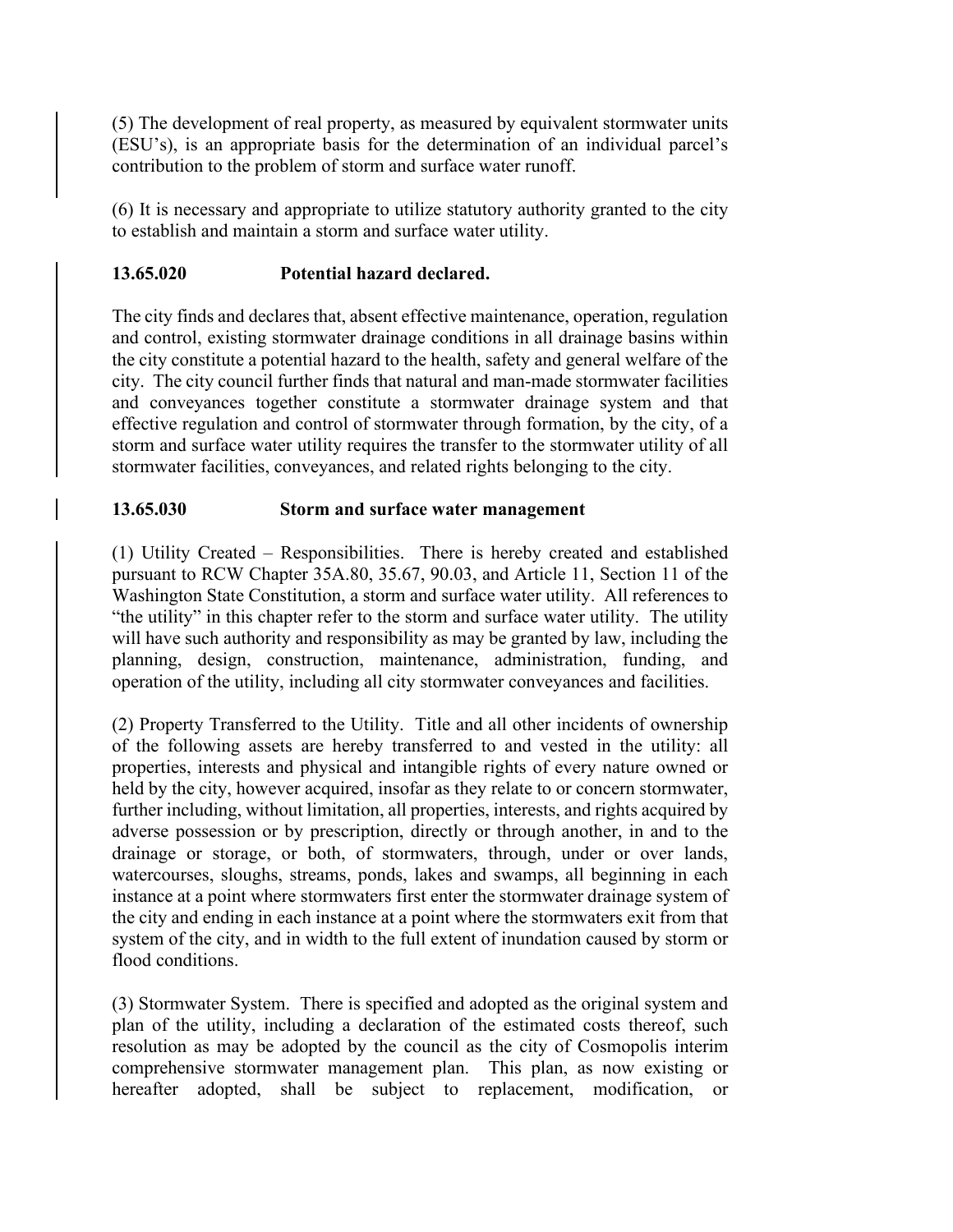supplementation by any subsequent amendment, supplement, or replacement, adopted by the council which thereafter shall be considered as controlling, to the extent such amendment, supplement, or replacement is in conflict with the interim plan.

(4) Utility Administered by City Administrator. The utility shall be administered by the city administrator or his or her designee.

(5) Separate Utility. In accordance with the provisions of RCW Chapters 35.67, 35.92 and 90.03, the storm and surface water utility is established as a separate utility, together with all additions, extensions and betterments thereof at any time made.

#### **13.65.040 Review and Update**

The public works department shall continue the review and update of the stormwater management plan and ordinances relating to the management and operation of the stormwater system, and the regulation and enforcement of any activities that may adversely impact the stormwater system and receiving waters. Whenever either the city council or the public works department determines that an amendment or modification to these ordinances is necessary or in the best interests of the city and the stormwater system, the public works department shall be responsible to present any recommendations to the city council for consideration.

#### **13.65.050 Stormwater utility rates.**

(1) Stormwater rates shall be based upon an equivalent stormwater unit (ESU). One ESU shall equal one thousand square feet of impervious area. A single-family home or duplex shall be assigned one ESU. All other parcels shall be assigned an ESU determination based upon square footage.

(2) The monthly stormwater rates effective September 1, 2021 shall be \$6.50 per ESU.

- (3) The monthly stormwater rates effective January 1, 2022 shall be \$6.70 per ESU.
- (4) The monthly stormwater rates effective January 1, 2023 shall be \$6.90 per ESU.

(5) The monthly stormwater rates effective January 1, 2024 shall be \$7.11 per ESU.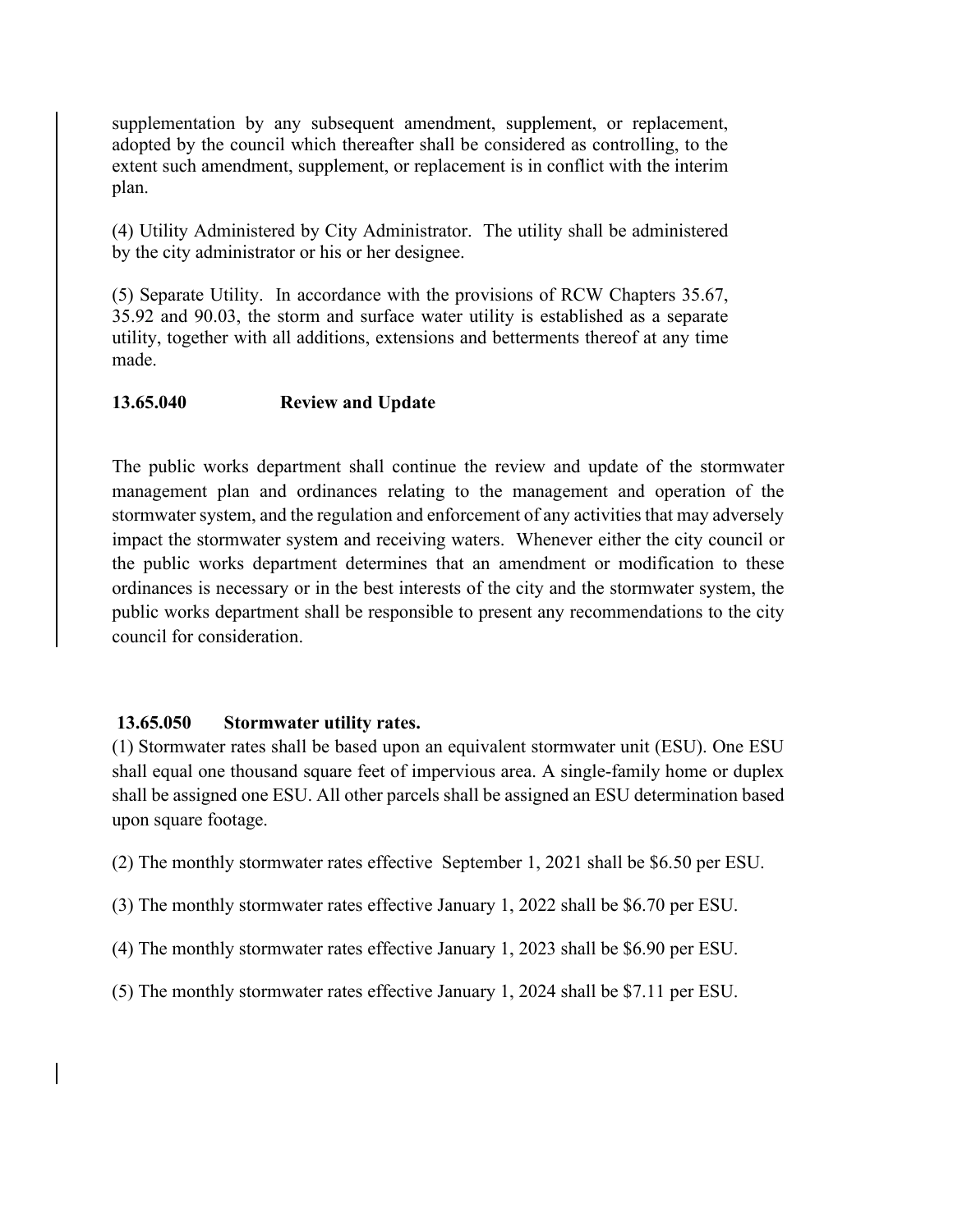(6) The monthly stormwater rates effective January 1, 2025 shall be \$7.32 per ESU.

(7) Thereafter, the monthly stormwater rates shall be increased on an annual basis, effective January 1st of each subsequent year, based upon a percentage which corresponds with the CPI-W All Urban Consumers, June to June index, for that year.

## **13.65.060 Credits for qualified existing stormwater facilities.**

The city of Hoquiam recognizes that some property owners have constructed private on-site stormwater quality and quantity mitigation facilities ("facilities"), which may aid the city in controlling the overall effects of stormwater pollution and those other problems necessitating the enactment of this chapter by the city. Properties or portions of properties with facilities that meet one of the criteria listed below, to the satisfaction of the city, shall be eligible for a reduction in the amount of twenty percent from the monthly stormwater rates charged pursuant to CMC 13.65.050, as currently enacted or hereafter amended:

(1) Any property with a properly maintained water quantity and quality facility that meets or exceeds the design requirements of the 1992 Department of Ecology Stormwater Technical Manual.

(2) Any property that has an active and valid NPDES permit. A copy of the permit and the Storm Water Pollution Prevention Plan (SWPPP) shall be provided to the city. The property owner is responsible for providing all documentation necessary to demonstrate that the design and construction of any water quality and/or water quantity facility meets the above requirements. Documentation shall be prepared by a qualified engineer licensed by the state of Washington. In the event facilities or control measures address only a portion of the total property, the credit will be applied only to the portion addressed. The property owner must maintain any water quantity and/or water quality control facility in accordance with Department of Ecology maintenance guidelines and appropriate practice to ensure proper function and effectiveness of the facility. Failure to so maintain the facilities within thirty days after receiving written notice of such failure shall be cause for termination of the credit granted in this section.

**13.65.070 Credits for qualified existing stormwater facilities with special discharge permits.** Properties or portions of properties that have demonstrated compliance with the criteria listed in CMC 13.65.060, and that meet one of the additionally listed criteria below, to the satisfaction of the city, shall be eligible for a reduction in the amount of seventy percent from the monthly stormwater rates charged pursuant to CMC 13.65.050, as currently enacted or hereafter amended.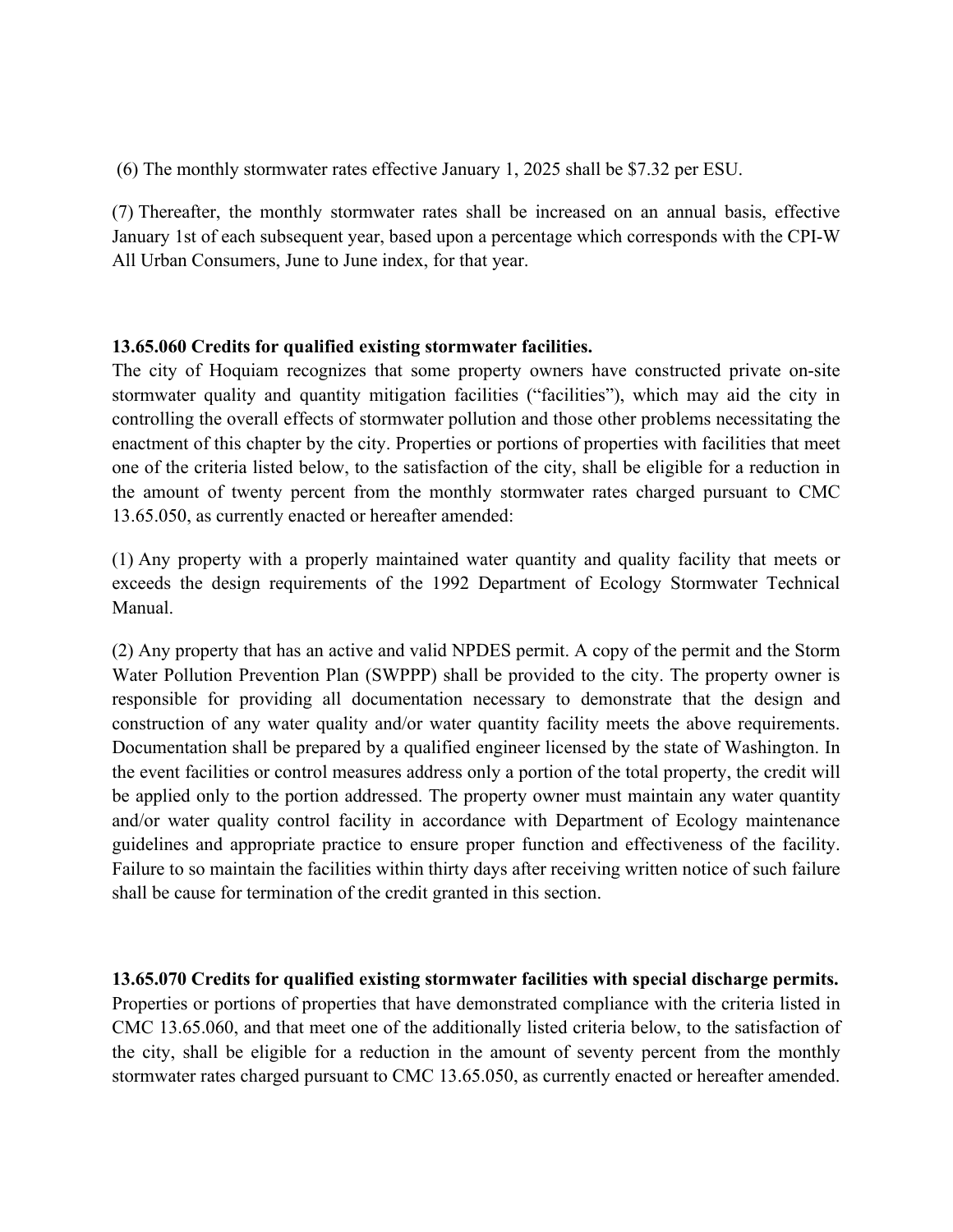This credit shall be in the place of any credit that may apply to the property pursuant to CMC 13.65.060:

(1) Discharge of stormwater is directly into marine waters or waters under tidal influence with no connection to city stormwater systems; or

(2) Discharge of stormwater is to an infiltration facility meeting the requirements of the Department of Ecology for stormwater treatment and groundwater protection. The facility shall be capable of fully infiltrating a one-hundred-year developed storm within the subject property. Infiltration of stormwater shall not adversely affect surrounding or down-gradient properties. The design, performance, and construction shall be certified by a qualified engineer licensed with the state of Washington.

 $\mathcal{L}_\mathcal{L}$ 

PASSED AND APPROVED this  $18^{TH}$  day of August, 2021.

 $\mathcal{L}_\text{max}$  , and the set of the set of the set of the set of the set of the set of the set of the set of the set of the set of the set of the set of the set of the set of the set of the set of the set of the set of the

Mayor

Attest:

Finance Director

I, Julie Pope, Finance Director for the City of Cosmopolis, Washington do hereby certify that the foregoing is a true and correct copy of Ordinance No. 1364 of the ordinances of the City of Cosmopolis, Washington, and that the same was passed regularly and according to law on the 18th day of August, 2021.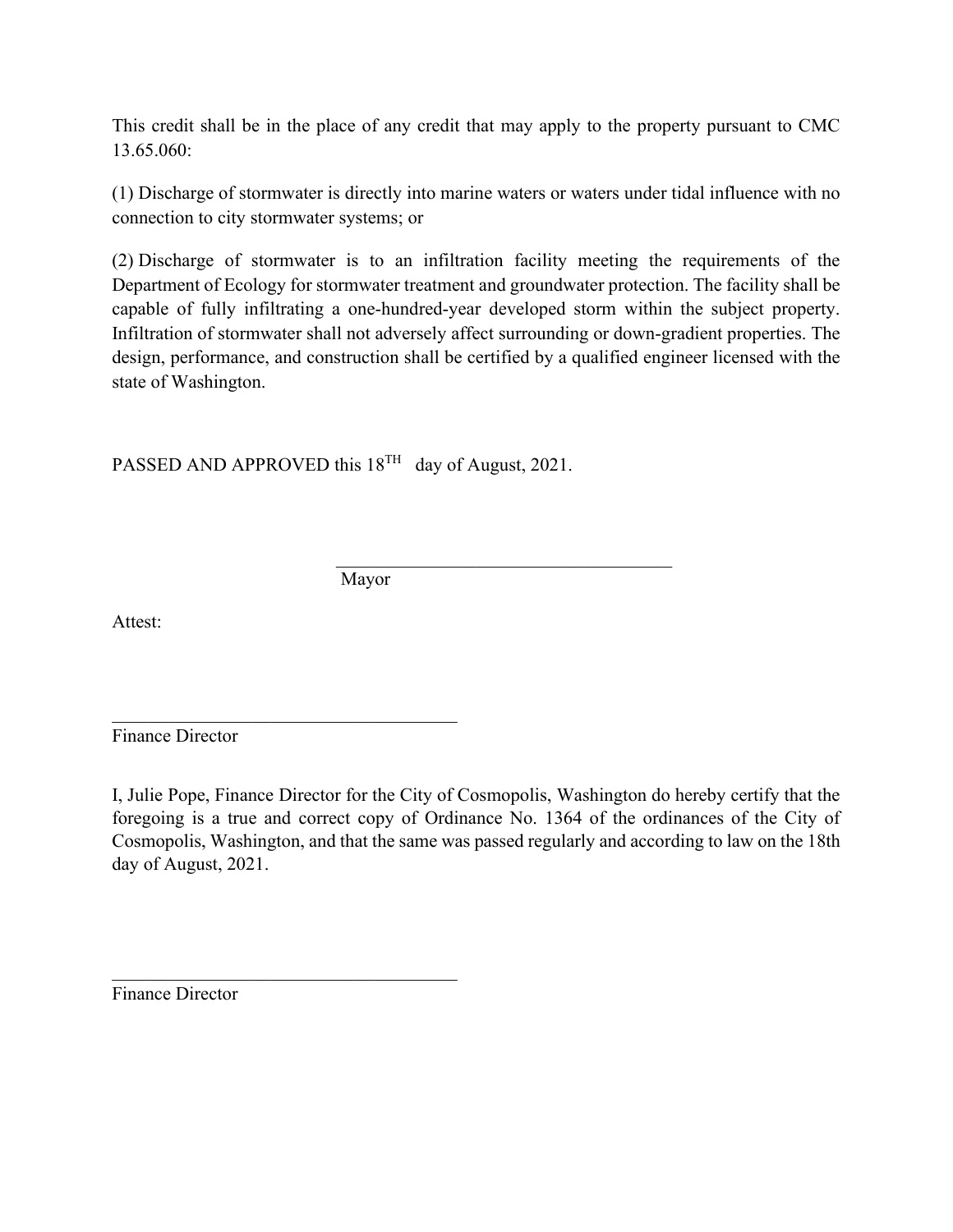## **ORDINANCE NO. 1365**

AN ORDINANCE PERTAINING TO UTILITY TAXES; AMENDING SECTIONS 3.04.020 AND 3.04.050 OF CHAPTER 3.04 OF THE COSMOPOLIS MUNICIPAL CODE TO INCLUDE TAXES ON STORMWATER UTILITY SERVICES.

BE IT ORDAINED by the City Council of Cosmopolis as follows:

**SECTION 1.** Section 3.04.020 of the Cosmopolis Municipal Code shall be amended to read as follows:

## **3.04.020 - Utility services defined.**

"Utility services" means the supplying of electricity; telephone service, except interstate telephone service; and water, stormwater and sewer services within the city.

**SECTION 2.** Section 3.04.050 of the Cosmopolis Municipal Code shall be amended to read as follows:

## **3.04.050 – Utility tax on water, stormwater and sewer payers.**

A. Findings. The city council of the City of Cosmopolis finds that:

1. The city's equipment, including necessary automobiles in all city departments together with necessary equipment to maintain the safety and effectiveness of all city employees, require that the city maintain and modernize all equipment for the efficiency of the city's crew and the public safety; and

2. The proper maintenance of all equipment will add significant service life for the city's vehicles and equipment thus allowing the city to avoid purchasing new equipment which is growing in cost.

B. A utility tax of five per month is imposed on all water, stormwater and sewer payers.

C. All funds received from the utility tax shall be placed in the equipment reserve fund.

PASSED AND APPROVED this  $18^{TH}$  day of August, 2021.

Mayor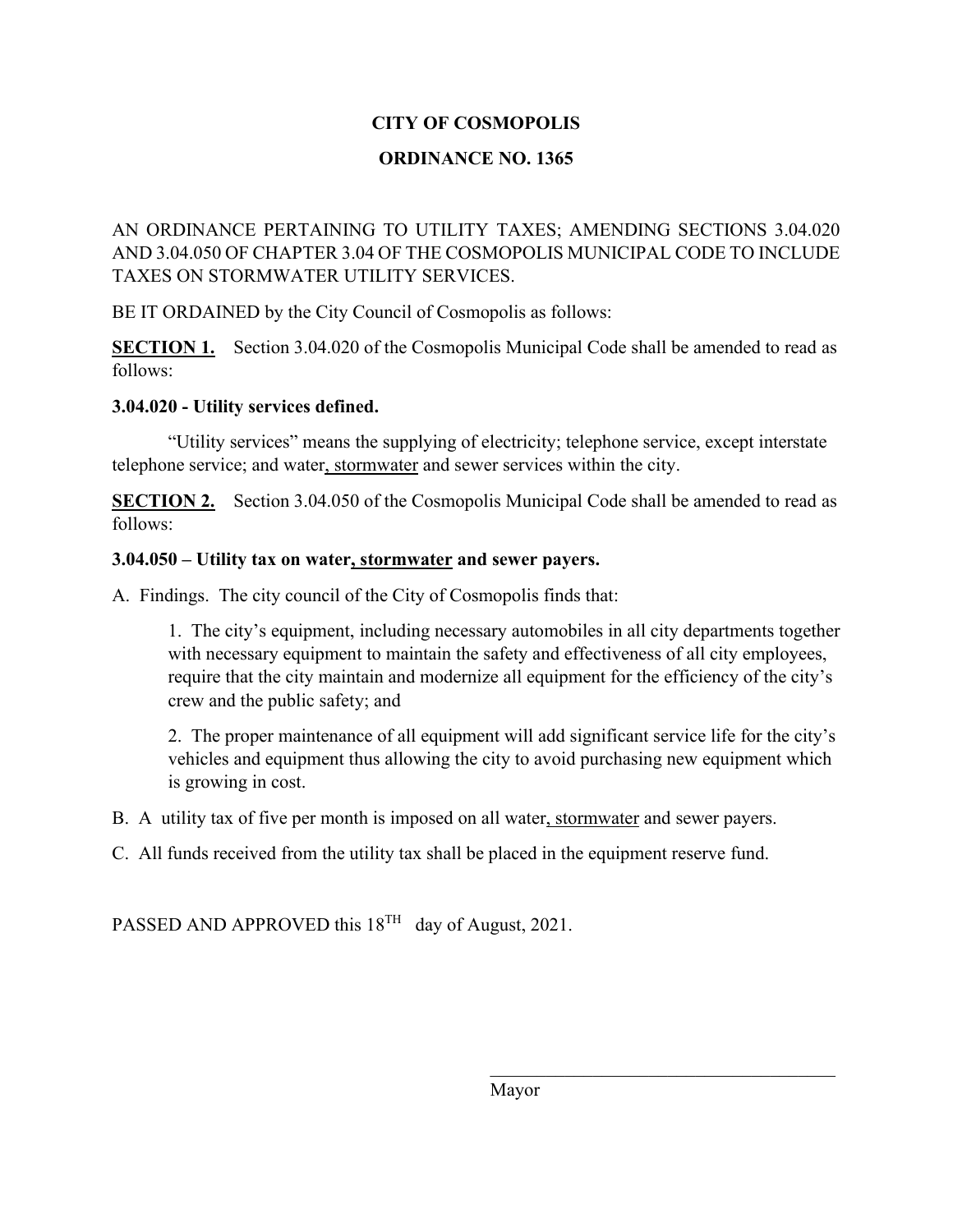Attest:

Finance Director

\_\_\_\_\_\_\_\_\_\_\_\_\_\_\_\_\_\_\_\_\_\_\_\_\_\_\_\_\_\_\_\_\_\_\_\_\_

\_\_\_\_\_\_\_\_\_\_\_\_\_\_\_\_\_\_\_\_\_\_\_\_\_\_\_\_\_\_\_\_\_\_\_\_\_

I, Julie Pope, Finance Director for the City of Cosmopolis, Washington do hereby certify that the foregoing is a true and correct copy of Ordinance No.1365 of the ordinances of the City of Cosmopolis, Washington, and that the same was passed regularly and according to law on the 18th day of August, 2021.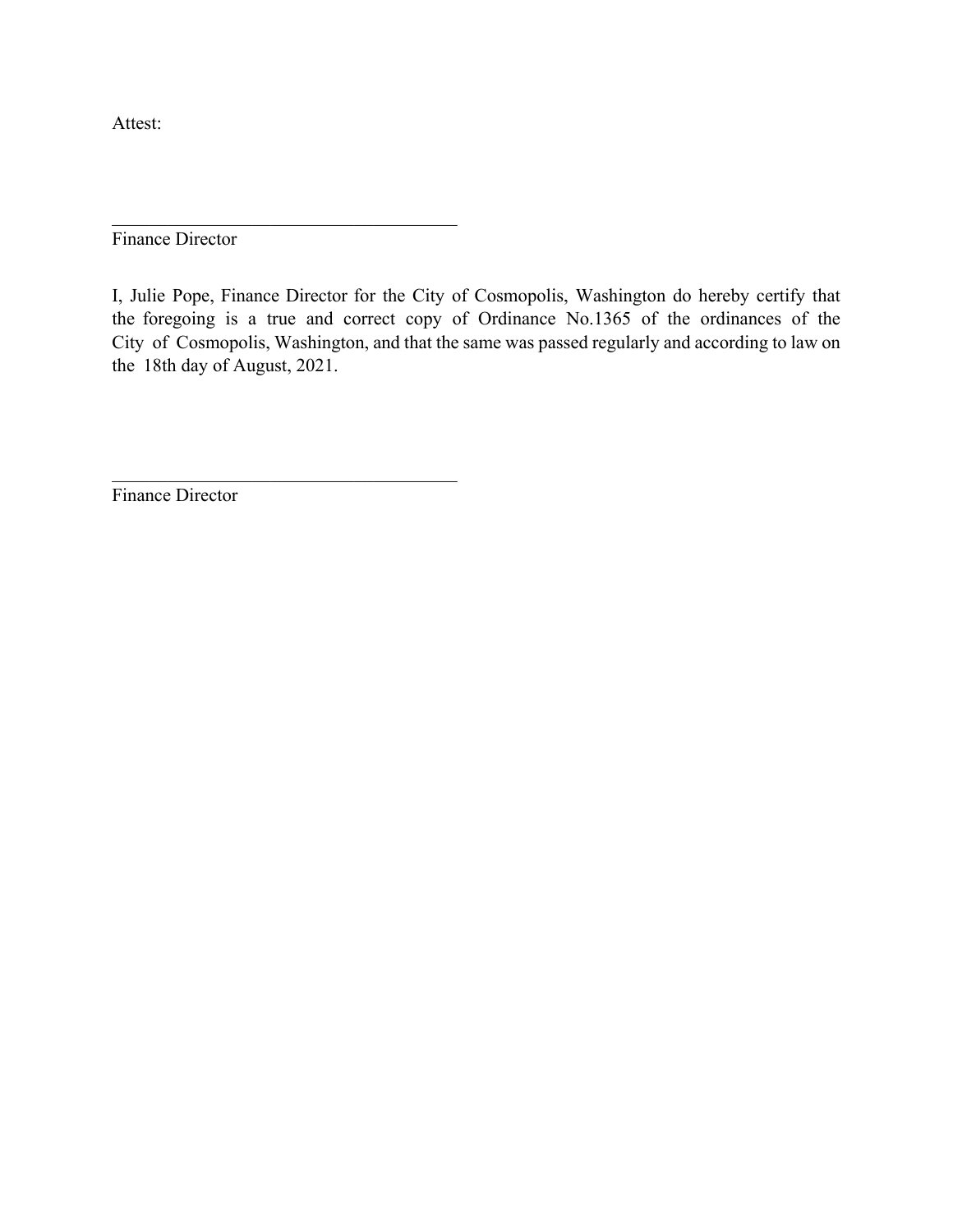#### **ORDINANCE NO. 1366**

AN ORDINANCE PERTAINING TO REVENUE AND FINANCE, CREATING A STORMWATER UTILITY FUND.

BE IT ORDAINED by the City Council of Cosmopolis as follows:

**SECTION 1.** There is created a Stormwater Utility fund, to be designated Fund 410.

PASSED AND APPROVED this  $18<sup>th</sup>$  day of August, 2021.

Attest:

Kyle Pauley -- Mayor

\_\_\_\_\_\_\_\_\_\_\_\_\_\_\_\_\_\_\_\_\_\_\_\_\_\_\_\_\_\_\_\_\_\_\_\_\_

Julie Pope – Finance Director

\_\_\_\_\_\_\_\_\_\_\_\_\_\_\_\_\_\_\_\_\_\_\_\_\_\_\_\_\_\_\_\_\_\_\_\_\_

I, Julie Pope, Finance Director for the City of Cosmopolis, Washington do hereby certify that the foregoing is a true and correct copy of Ordinance No. 1366 of the ordinances of the City of Cosmopolis, Washington, and that the same was passed regularly and according to law on the 18th day of August, 2021.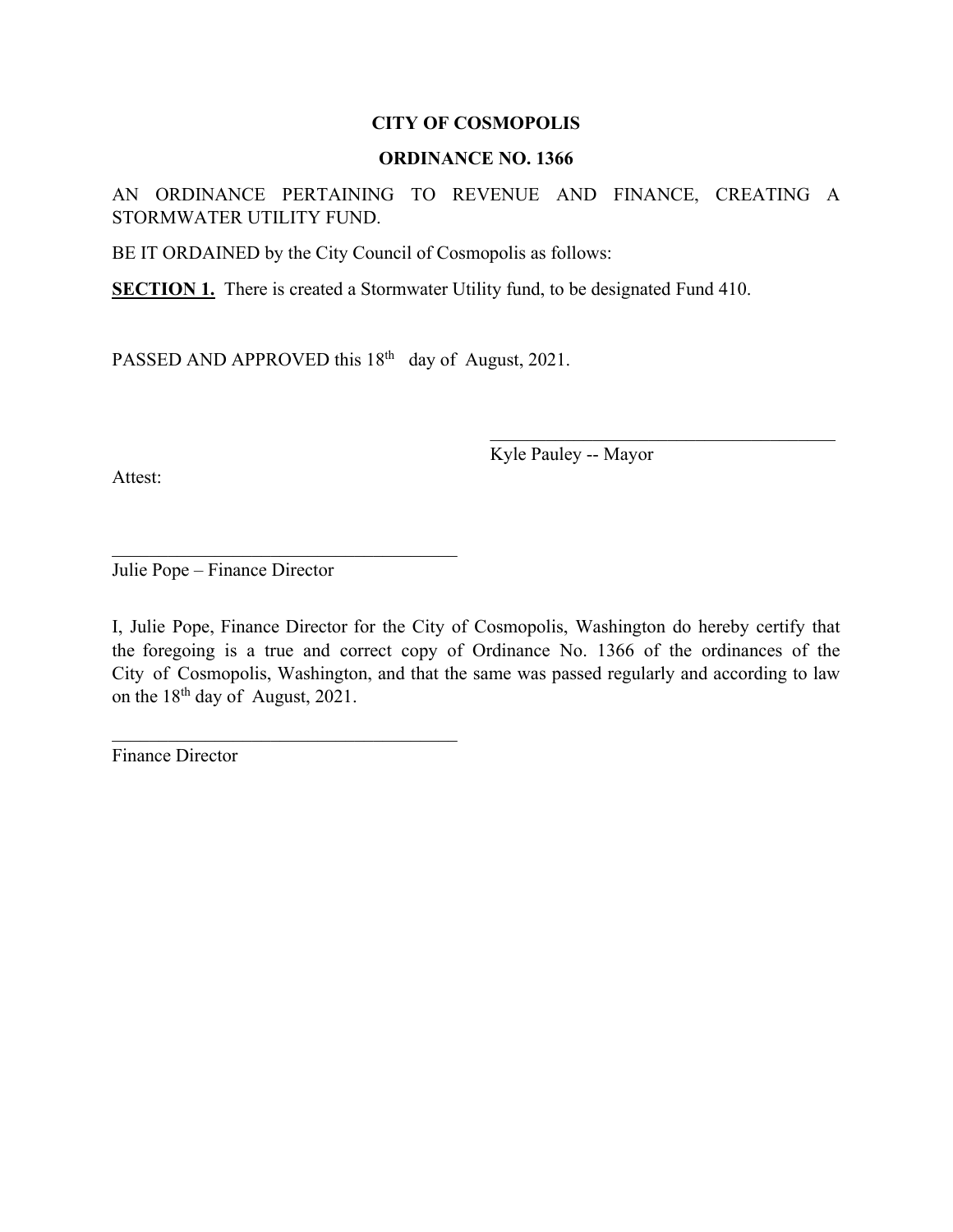#### **RESOLUTION NO. 2021-06**

A RESOLUTION adopting a General and Enterprise Fund Reserves policy.

WHEREAS, the Finance Department is responsible for all financial operations, budgeting reporting and compliance, payroll processing, coordinating, and preparing for the annual audit for the City of Cosmopolis; and

WHEREAS, the Finance Director, as head of the Finance Department, has the responsibility of administering the General Fund and Enterprise Fund Reserves policy on behalf of the Finance Department and City Administration; and

WHEREAS, although the Finance Department is responsible for all financial operations, authority over the General Fund and Enterprise Fund Reserves policy remains under the auspices of the City Council; and

WHEREAS, it is necessary to adopt a policy to provide guidelines to the Finance Department in administering General and Enterprise Fund Reserves; NOW THEREFORE,

## **BE IT RESOLVED BY THE MAYOR AND CITY COUNCIL OF THE CITY OF COSMOPOLIS, WASHINGTON, IN REGULAR MEETING DULY ASSEMBLED, AS FOLLOWS:**

**SECTION 1.** The attached General and Enterprise Fund Reserves policy is hereby adopted by reference in its entirety.

PASSED AND APPROVED this 18<sup>TH</sup> day of August, 2021.

Attest:

Mayor

\_\_\_\_\_\_\_\_\_\_\_\_\_\_\_\_\_\_\_\_\_\_\_\_\_\_\_\_\_\_\_\_\_\_\_\_\_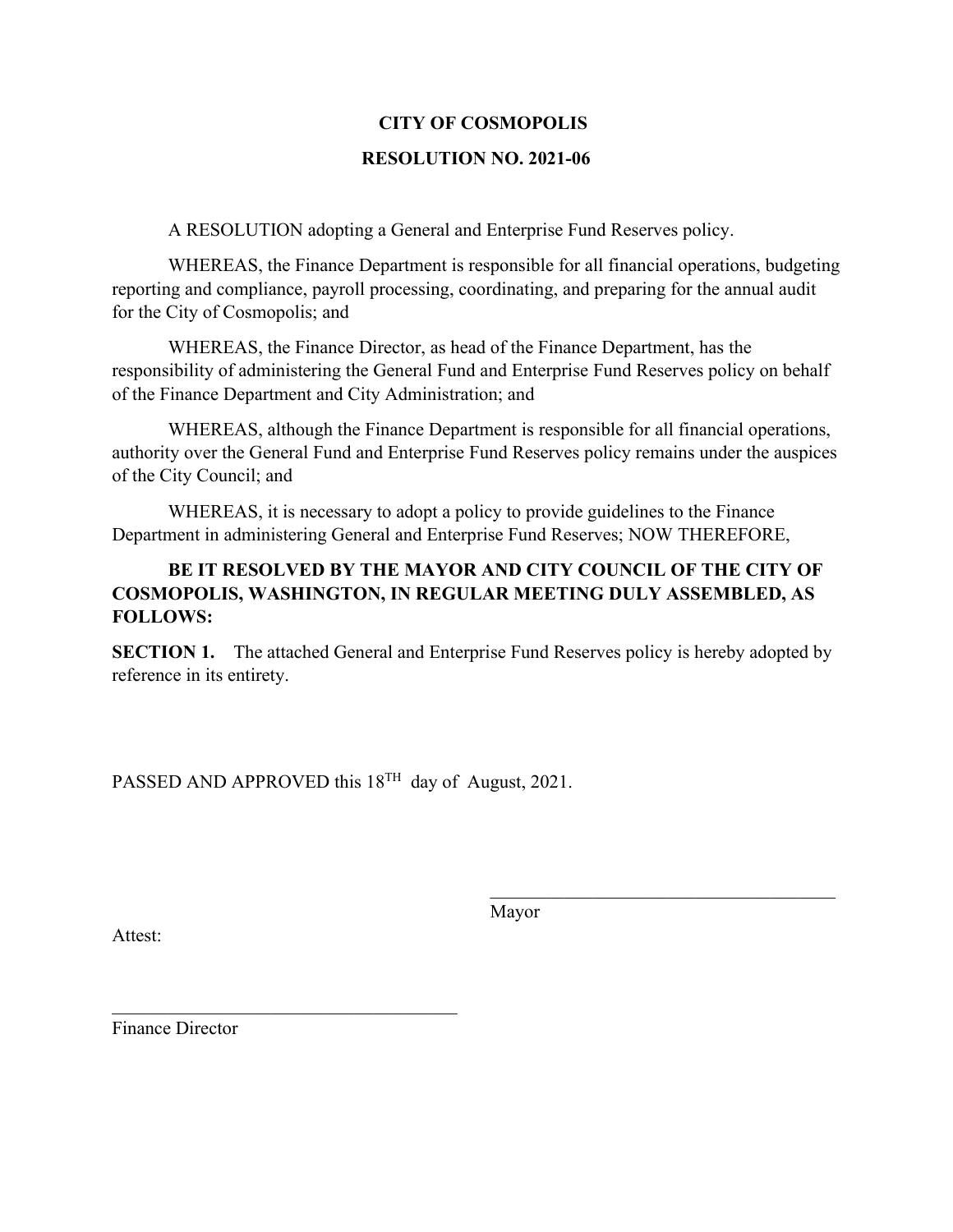

## **City of Cosmopolis**

## **General and Enterprise Fund Reserves Policy**

## **Authority**

The Finance Department is responsible for all financial operations, budgeting reporting and compliance, payroll processing, coordinating, and preparing for the annual audit for the City of Cosmopolis. The Finance Director, as head of the Finance Department, therefore, upholds the responsibility for administering the General Fund and Enterprise Fund Reserves policy on behalf of the Finance Department and City Administration.

Although the Finance Department is responsible for all financial operations, authority over the General Fund and Enterprise Fund Reserves policy remains under the discretion of City Council.

## **Purpose**

Reserves exist to support the City during unexpected revenue shortage or unplanned, necessary expenditures. This policy is intended to specify targets for the inflows and outflows of the General Fund and Enterprise Reserves, including the quantity of resources to be held in reserves and conditions under which reserves may be used.

## **Policy**

Reserve Levels

- The City will maintain a General Fund Reserves balance of 4.5 months of the General Fund Expenditures
	- o Due to the Covid-19 Pandemic, the City' s general fund reserves were nearly deleted. To get the reserves up to 4.5 months of General Fund Expenditures, the City will set aside fifteen percent of its revenues each year.
- The City will maintain an Enterprise Fund Reserves balance of 6 months of expenditures funding the Reserve.
	- o To get the reserves up to 6 months of Enterprise Fund Expenditures, the City will set aside fifteen percent of its revenues each year.